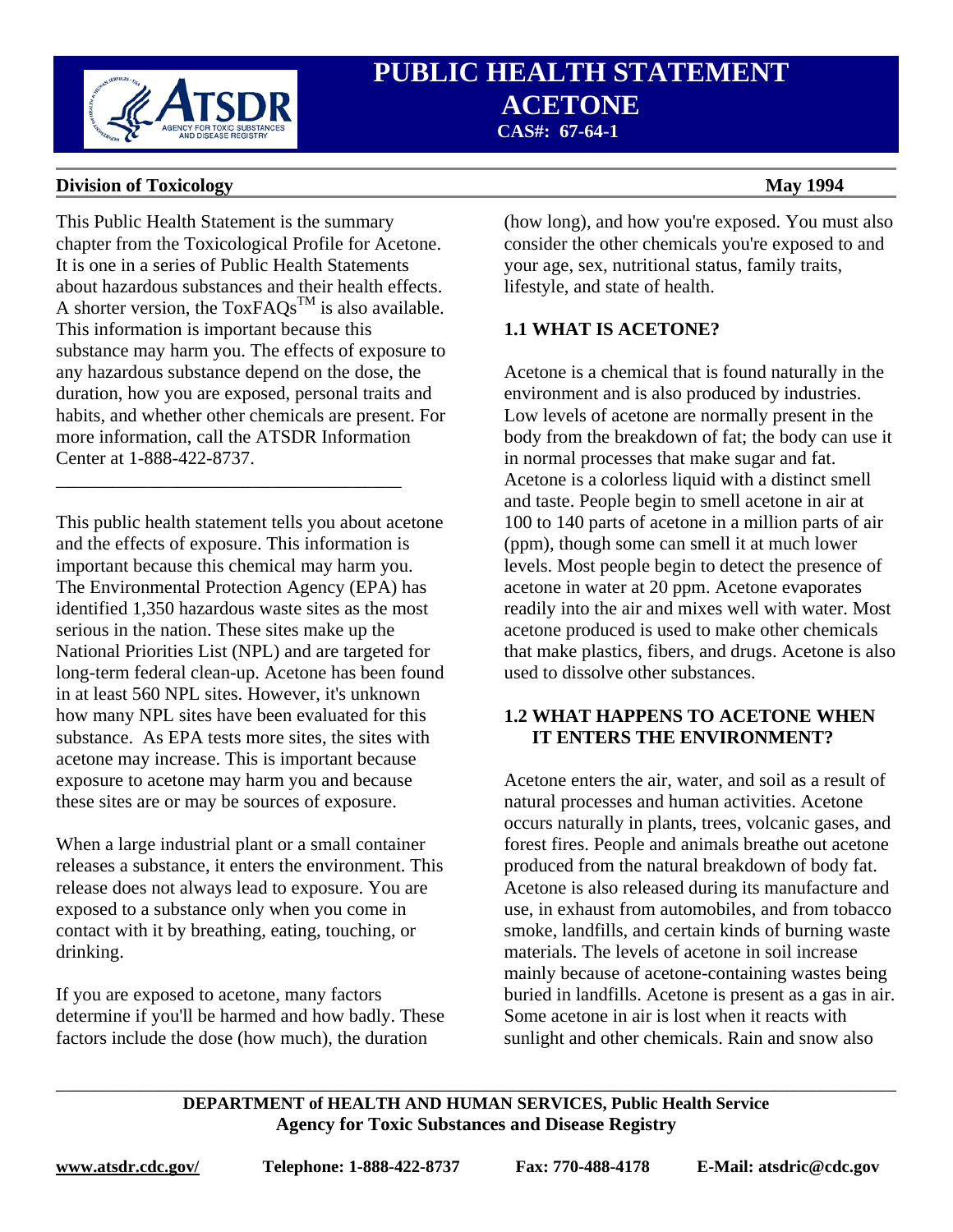

remove small amounts of acetone from the atmosphere and, in the process, deposit it on land and water. About half the acetone in a typical atmosphere at any time will be lost in 22 days. Microbes (minute life forms) in water remove some acetone from water. Some acetone in water will evaporate into air. About half the acetone in a stream will be removed from water in less than a day. Fish do not store acetone from water in their bodies. Microbes in soil remove part of the acetone in soil. Some is lost from soil by evaporation. Acetone molecules do not bind tightly to soil. Rainwater and melted snow dissolve acetone and carry it deeper into the soil to groundwater.

# **1.3 HOW MIGHT I BE EXPOSED TO ACETONE**?

Your body makes small amounts of acetone. You can be exposed to a small amount of acetone by breathing air, drinking water, and eating food with acetone. You can also be exposed by contact with household chemicals with acetone. Several consumer products, including certain nail polish removers, particle board, some paint removers, many liquid or paste waxes or polishes, and certain detergents or cleansers, contain acetone. You can also be exposed to acetone if you are exposed to isopropyl alcohol, because isopropyl alcohol changes to acetone in the body. The level of acetone in air and water is generally low. The amount of acetone in the air of cities is generally higher than in remote and rural areas. The typical level of acetone in the air of cities in the United States is about 7 parts of acetone per billion parts of air (ppb). The level of acetone in air inside homes is usually slightly higher than in outside air (8 ppb versus 7 ppb). This is because of household chemical use inside homes. Acetone in drinking water is so low

that its levels have not been measured in many samples. In a national survey, the acetone level in drinking water from Seattle, Washington, was 1 ppb. Acetone occurs naturally in many fruits and vegetables. The amount of acetone in food does not increase because of processing or packaging. The average amount of acetone an adult in the United States gets from food is not known.

 after exposing their skin to dirt from landfill sites. People who work in certain industries that process and use acetone can be exposed to higher levels than the general populace. These industries include certain paint, plastic, artificial fiber, and shoe factories. Professional painters and commercial and household cleaners are also likely to breathe or touch higher acetone concentrations than the general population. As a member of the general public, you may be exposed to higher than normal levels of acetone if you smoke cigarettes, frequently use acetone nail polish removers, live near landfill sites that contain acetone, live near busy roadways (because automobile exhaust contains acetone), or live near other facilities that are known to release acetone, such as incinerators. The exposure from these sources will be mainly from breathing air that contains acetone or by direct skin contact with it. In addition, children can be exposed to acetone by eating dirt or by placing dirty hands in their mouths

# **1.4 HOW CAN ACETONE ENTER AND LEAVE MY BODY?**

Your body normally contains some acetone because it's made during the breakdown of fat. Your body will make more acetone from body fat if you are on a low-fat diet. In addition to the acetone that your body makes from normal processes, acetone can enter your body if you breathe air that contains

### \_\_\_\_\_\_\_\_\_\_\_\_\_\_\_\_\_\_\_\_\_\_\_\_\_\_\_\_\_\_\_\_\_\_\_\_\_\_\_\_\_\_\_\_\_\_\_\_\_\_\_\_\_\_\_\_\_\_\_\_\_\_\_\_\_\_\_\_\_\_\_\_\_\_\_\_\_\_\_\_\_\_\_\_\_\_\_\_\_\_ **DEPARTMENT of HEALTH AND HUMAN SERVICES, Public Health Service Agency for Toxic Substances and Disease Registry**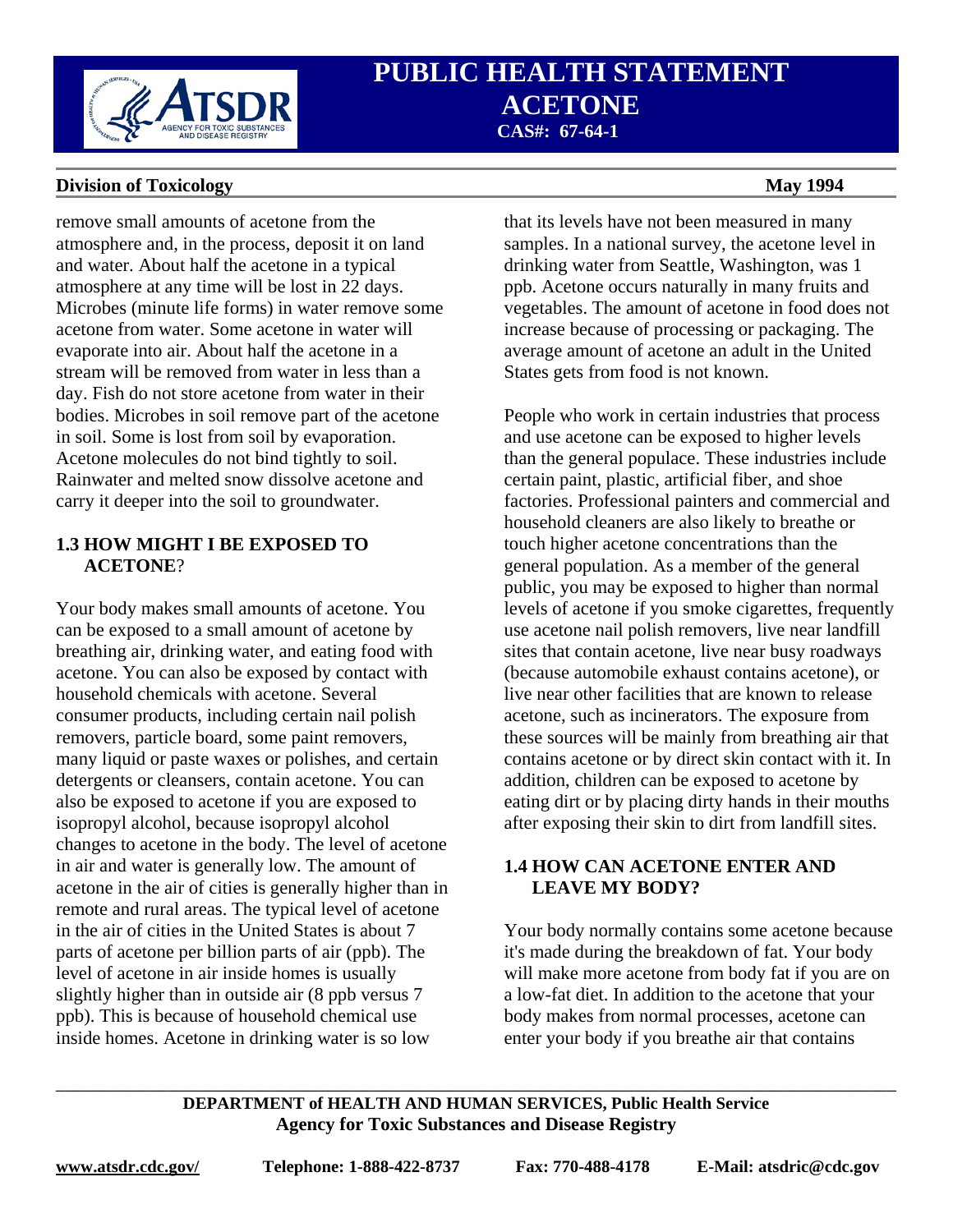

acetone, drink water or eat food that contains acetone, or if you touch liquid acetone or soil that contains acetone.

The bloodstream absorbs acetone rapidly and completely from the lungs and stomach. The bloodstream can also absorb acetone from the skin, but less rapidly than from the lungs and stomach. Blood carries acetone to all body organs, but it does not stay there very long.

The liver breaks down acetone to chemicals that are not harmful. The body uses these chemical to make glucose (sugar) and fats that make energy for normal body functions. The breakdown of sugar for energy makes carbon dioxide that leaves your body in the air you breathe out. These are normal processes in the body.

Not all the acetone that enters your body from outside sources is broken down. The amount that is not broken down leaves your body mostly in the air that you breathe out. You also breathe out more carbon dioxide than normal if you are exposed to acetone from sources outside the body because more carbon dioxide is made from the extra acetone.

Only a small amount of acetone that is not broken down leaves the body in the urine. The acetone that is not used to make sugar leaves your body within a few days in the air you breathe out and in the urine. The amount of acetone that enters and leaves your body depends on how much you're exposed to and for how long. The higher the level of acetone and the longer that you are exposed will cause acetone to leave your body more slowly, but almost all the acetone will leave your body within 3 days after your exposure stops. If you exercise or work while

exposed to acetone in air, more will enter your lungs because you breathe faster and more deeply during exercise.

# **1.5 HOW CAN ACETONE AFFECT MY HEALTH?**

Low levels of acetone are normally present in the body from the breakdown of fat. The body uses acetone in normal processes that make sugar and fats that make energy for normal body functions. Many conditions can lead to higher-than-average amounts of acetone in the body. For example, babies, pregnant women, diabetics, and people who exercise, diet, have physical trauma, or drink alcohol can have higher amounts of acetone in their bodies. These higher amounts of acetone usually don't cause health problems. In addition, acetone can prevent convulsions.

Most of the information on how acetone affects human health comes from medical exams of workers on a single workday; from lab experiments in humans exposed to acetone in air for a few days; and from cases of people who swallowed acetonebased glue or fingernail polish remover.

Workers and people exposed to acetone in the lab complained that acetone irritated their noses, throats, lungs, and eyes. Some people feel this irritation at levels of 100 ppm acetone in the air, and more people feel the irritation as the level in air increases. The workers who complained of irritation were exposed to levels of 900 ppm or more. Workers exposed to acetone at 12,000 ppm or higher also complained of headache, lightheadedness, dizziness, unsteadiness, and confusion depending on how long they were

\_\_\_\_\_\_\_\_\_\_\_\_\_\_\_\_\_\_\_\_\_\_\_\_\_\_\_\_\_\_\_\_\_\_\_\_\_\_\_\_\_\_\_\_\_\_\_\_\_\_\_\_\_\_\_\_\_\_\_\_\_\_\_\_\_\_\_\_\_\_\_\_\_\_\_\_\_\_\_\_\_\_\_\_\_\_\_\_\_\_ **DEPARTMENT of HEALTH AND HUMAN SERVICES, Public Health Service Agency for Toxic Substances and Disease Registry** 

| www.atsdr.cdc.gov/ |  |
|--------------------|--|
|                    |  |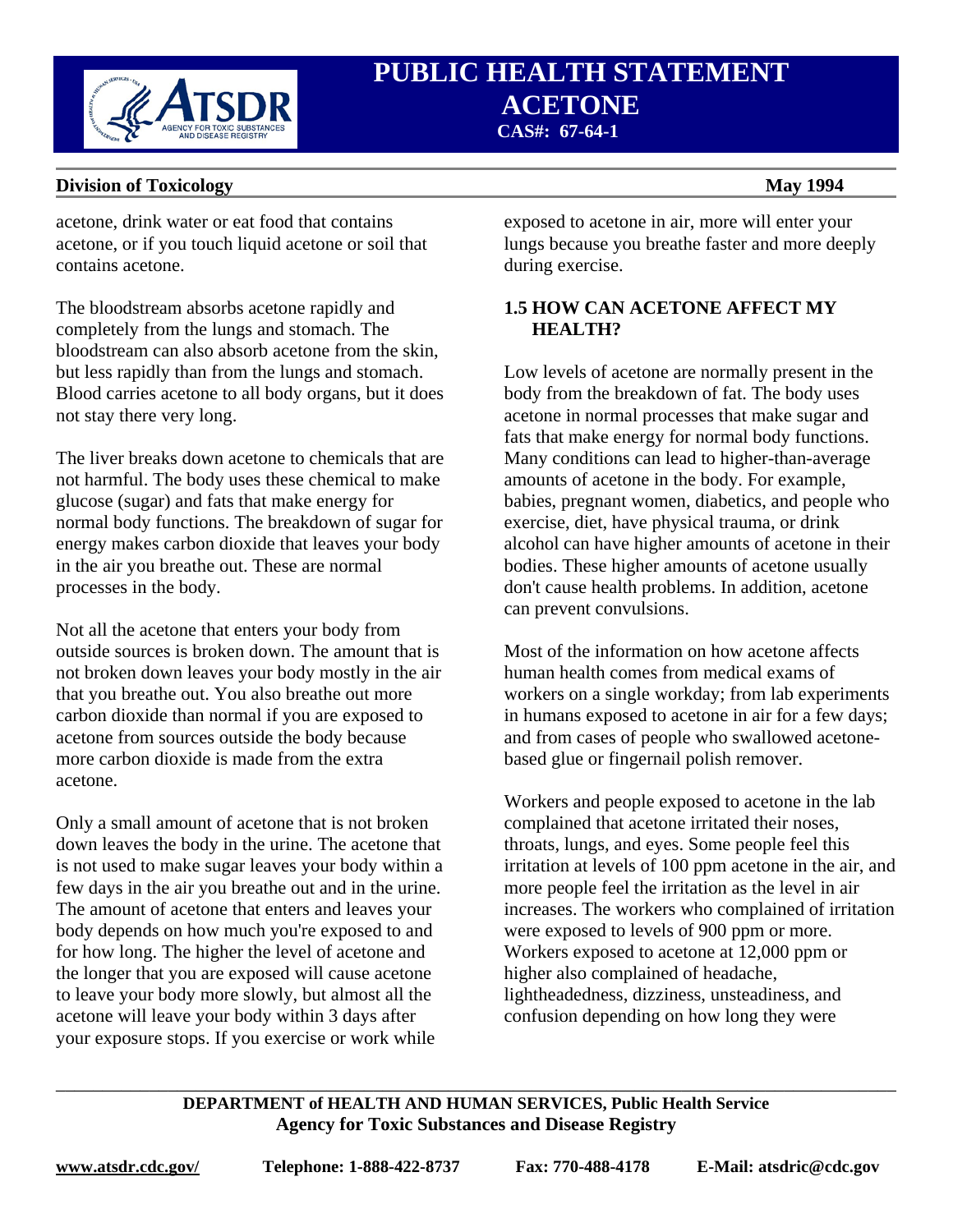

# **Division of Toxicology** May 1994 **May 1994**

exposed (from 2 minutes to 4 hours). Two workers exposed for 4 hours became unconscious.

In addition, some people who had casts applied with acetone were exposed to acetone that evaporated into air during and after the casts were applied. These patients became nauseous, vomited blood, and became unconscious. These cases happened many years ago; modern hospitals have different methods that don't use acetone when casts are applied. Some people exposed to acetone in the air at about 250 ppm for several hours in the lab had headaches and lacked energy, and they also had some mild behavioral effects. These effects showed up in tests of how long it takes to react to a visual stimulus or the ability to hear different sounds. Some people exposed to 500 ppm in the air for several hours in the lab had effects on the blood, but other studies showed no effects on the blood at even higher exposure levels.

Some women exposed to 1,000 ppm for about 8 hours in a lab said that their periods came earlier than expected. Workers are not usually exposed to levels higher than 750 ppm anymore because of current government regulations. The regulation says workroom air should contain no more than an average of 750 ppm. Most people can smell acetone in the air at 100 to 140 ppm; that means you will probably smell acetone before you feel effects like headache and confusion. Levels of acetone in air in rural areas and in cities (less than 8 ppb) are generally lower than this.

People who swallowed acetone or substances that contained acetone became unconscious, but they recovered in the hospital. The amount of acetone that these people swallowed was not always known, but one man swallowed about 2,250 milligrams of

pure acetone per kilogram of body weight (2,250 mg/kg). In addition to becoming unconscious, he had tissue damage in his mouth and he later developed a limp, which eventually cleared up, and symptoms similar to diabetes (excessive thirst, frequent urination). The amount of acetone in water or food would never be high enough to cause these effects, but people, especially children, could accidentally swallow enough acetone in nail polish remover or some household cleaners to cause such effects.

In a lab experiment, people who had liquid acetone applied directly on their skin and held there for a half hour developed skin irritation. When the skin was looked at under a microscope, some of the skin cells were damaged.

Animals briefly exposed to high levels of acetone in the air also had lung irritation and became unconscious; some died. Exposure at lower levels for short periods also affected their behavior. Pregnant animals that were exposed to high levels of acetone in air had livers that weighed more than usual and had fewer fetuses. The fetuses weighed less than normal and had delayed bone development. We do not know how exposure to acetone in air for longer than 2 weeks affects animals.

Animals given large amounts of acetone to swallow or drink for short periods had bone marrow hypoplasia (fewer new cells being made), degeneration of kidneys, heavier than normal livers and bigger liver cells, and collapse and listlessness. Pregnant mice that swallowed acetone had lower body weights and produced fewer newborn mice. More of the newborns of mice that had swallowed

\_\_\_\_\_\_\_\_\_\_\_\_\_\_\_\_\_\_\_\_\_\_\_\_\_\_\_\_\_\_\_\_\_\_\_\_\_\_\_\_\_\_\_\_\_\_\_\_\_\_\_\_\_\_\_\_\_\_\_\_\_\_\_\_\_\_\_\_\_\_\_\_\_\_\_\_\_\_\_\_\_\_\_\_\_\_\_\_\_\_ **DEPARTMENT of HEALTH AND HUMAN SERVICES, Public Health Service Agency for Toxic Substances and Disease Registry** 

www.atsdr.cdc.gov/

**www.atsdr.cdc.gov/ Telephone: 1-888-422-8737 Fax: 770-488-4178 E-Mail: atsdric@cdc.gov**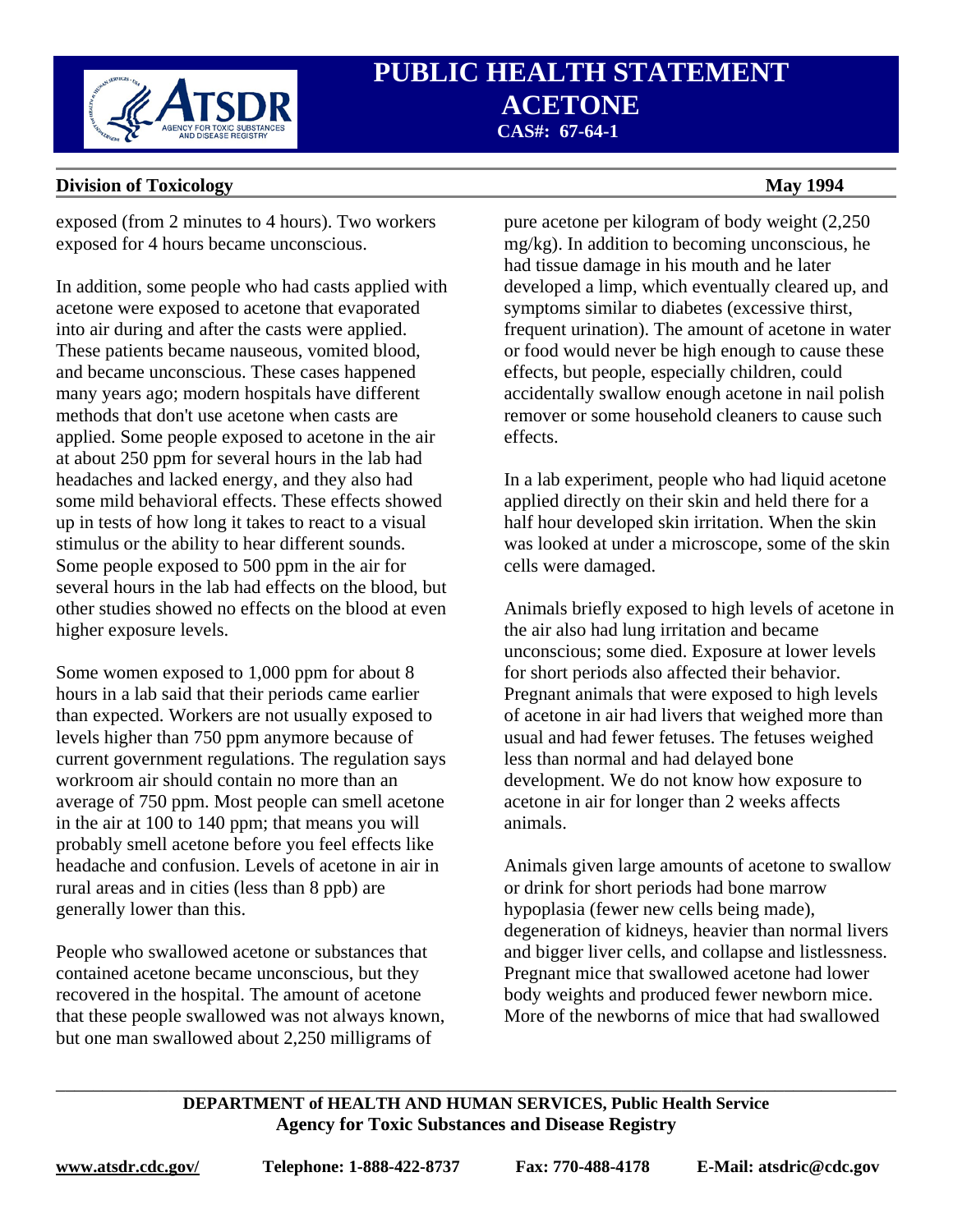

acetone died than newborns of mice that were not given acetone.

Male rats that swallowed or drank even small amounts of acetone for long periods had anemia and kidney disease. The female rats did not have anemia, but they had kidney disease when they swallowed a much larger amount of acetone than the male rats swallowed. The female rats had livers and kidneys that weighed more than normal, and so did the male rats, but only when they swallowed larger amounts of acetone than the females swallowed. The male rats also had abnormal sperm. The female rats did not have any effects in their reproductive organs. Rats also had signs that acetone caused effects on their nervous systems.

Acetone is irritating to the skin of animals when it is placed directly on their skin, and it burns their eyes when placed directly in their eyes. One kind of animal (guinea pigs) even developed cataracts in their eyes when acetone was placed on their skin.

We do not know whether many of the effects seen in animals would occur in humans. People exposed to acetone were not examined for some effects or could not be examined for effects that can be seen only by looking at internal organs under a microscope. The findings in animals show that male rats are more likely than female rats to get blood and kidney disease and effects on reproductive organs after exposure to acetone. This suggests that men might be more likely to have effects of exposure to acetone than women.

One effect of acetone seen in animals is an increase in the amount of certain enzymes (chemicals in the body that help break down natural substances in the body and chemicals that enter the body). The

increase in these enzymes caused by acetone exposure can make some chemicals more harmful. This is one reason that people should be concerned about being exposed to acetone; exposure is very likely to mixtures of chemicals in the environment, near hazardous waste sites, or in the workplace is very likely.

Acetone does not cause skin cancer in animals when it is applied to their skin. We don't know whether acetone would cause cancer after breathing or swallowing it for long periods, because no tests have been done. The Department of Health and Human Services and the International Agency for Research on Cancer have not classified acetone for carcinogenic effects. The EPA has determined that acetone is not classifiable as to its human carcinogenicity.

# **1.6 IS THERE A MEDICAL TEST TO DETERMINE WHETHER I HAVE BEEN EXPOSED TO ACETONE?**

Acetone can be measured in the air you breathe out, in the blood, and in the urine. Methods for measuring acetone in breath, blood, and urine are available at most modern testing labs. Doctors' offices may not have the necessary equipment, but your doctor can take blood and urine samples and send them to a testing lab. The measurement of acetone in breath, blood, and urine can determine whether you have been exposed to acetone if the levels are higher than those normally seen. They can even predict how much acetone you were exposed to. However, normal levels of acetone in breath, blood, and urine can vary widely depending on many factors, such as infancy, pregnancy, lactation, diabetes, physical exercise, dieting, physical trauma, and alcohol. The odor of acetone

**DEPARTMENT of HEALTH AND HUMAN SERVICES, Public Health Service Agency for Toxic Substances and Disease Registry** 

\_\_\_\_\_\_\_\_\_\_\_\_\_\_\_\_\_\_\_\_\_\_\_\_\_\_\_\_\_\_\_\_\_\_\_\_\_\_\_\_\_\_\_\_\_\_\_\_\_\_\_\_\_\_\_\_\_\_\_\_\_\_\_\_\_\_\_\_\_\_\_\_\_\_\_\_\_\_\_\_\_\_\_\_\_\_\_\_\_\_